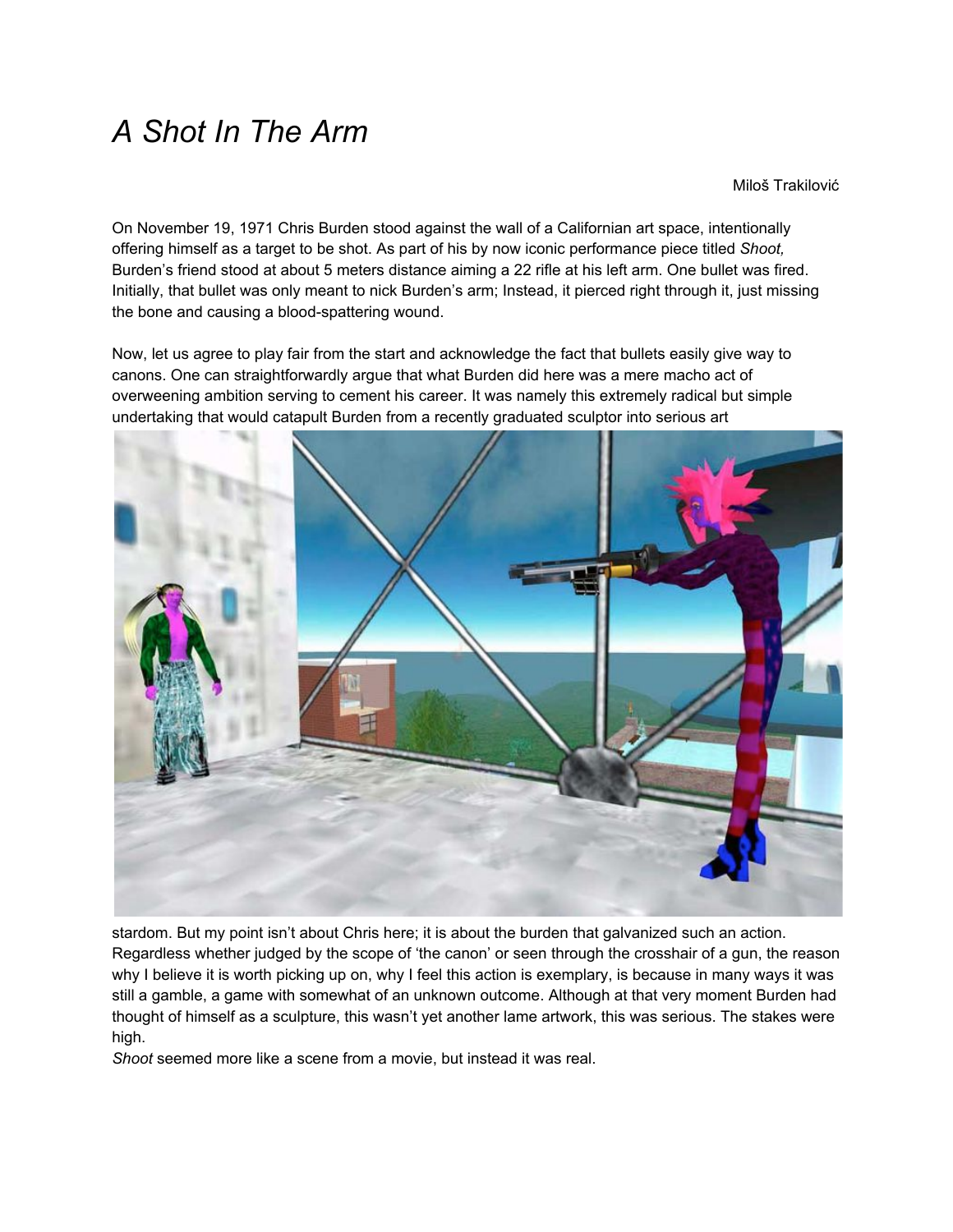To be real is to be in sync and one with life, to supersede representation. This is a struggle traditionally associated with art at the wake of the historical avant-garde at the turn of the 20<sup>th</sup> century. By revoking artistic autonomy inscribed in the separation of art from life, the avant-gardes heralded a revolutionary potential that was to eliminate the institutional role of artistic autonomy and reclaim its status within life. In their belief, art had to be freed of its role as mere representation and find a more democratic form for it to be commonly practiced by all.

In the very spirit of the avant-garde nothing seemed more effective in minimizing the gap between art and life than the very nature of performance or body art, its quintessential art form. This was supposed to be autonomy to the bone, now in the artist's own hands, unique and unrepeatable. The body is seen as the last threshold in an attempt to break from representation. It hinges on bare life and definite demise, on vigorous victory and full frontal failure.

The human body is a complex system, and so is the economy it creates, the technology it connects to and the world it inhabits. In this world, representation remains something virtually ineludible. As long as representation has to do with our physical senses, our ability to perceive, experience, see, create, inform and be part of this world, it will stay inexorably linked to our existence – it is that which forms and shapes our reality and gives a body to politics.

One could consider these objectives to be at the heart of Burden's action. *Shoot* can be read as a direct attack on the rules and regulations of representation, a desperate attempt to break from reality. One might still wonder why such a seemingly absurd act of deliberate subjection to the pull of a trigger would even be considered as art?

Burden claimed his piece never aimed at putting the body in full jeopardy by actually piercing through the flesh, but seeing as it did, it exposed both the vulnerability and extraordinary resilience of the human physique. Rather than the frame of art revealing the body, in this moment it was the bullet penetrating the body that revealed the frame of art, demonstrating that much like an affect in motion art has the ability to trigger movement as a vital response – it moves us.

But my aim here however is not to prolong torture with the dreadful task of having to tell art from non-art, so let's just make a jump-start and simply agree that it's art. The other more intriguing question would be: according to what measures was it real?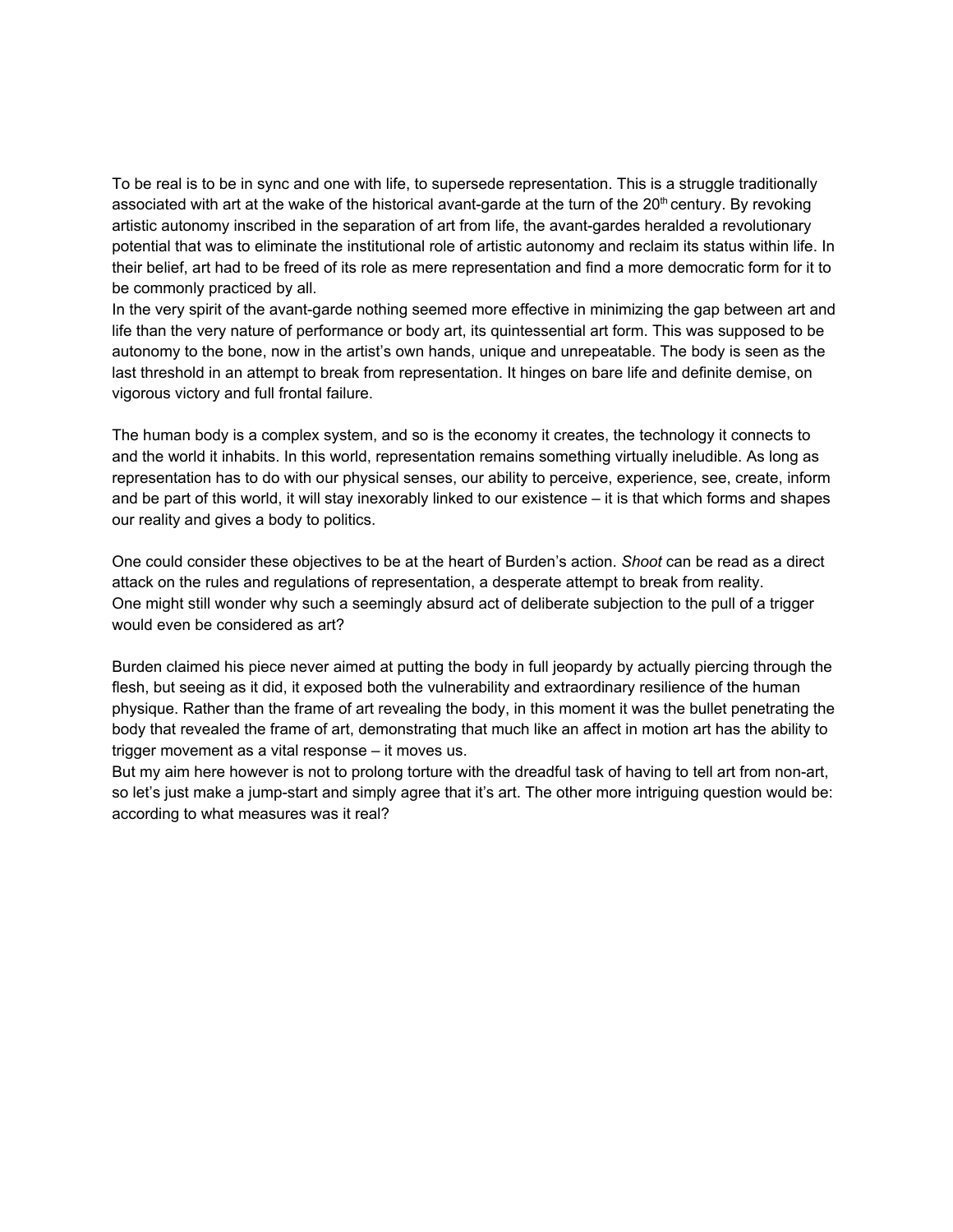

A real is an original, not a fake or a copy. As humans we learn to interpret and relate to our surrounding through representation. Representation is what promises a form to substance, and form today is information embodied largely through images*.* As we know, images do not only resemble reality, they are active agents that shape our very understanding of it, but if reality is largely understood and processed through vision, then digitization has made it impossible to differentiate between original and fake. With the proliferation of communication technologies, indistinguishable copies are made effortlessly in a blink of an eye, not even the push of a button. The chase for high definition and resolution makes it also increasingly difficult for our eyes to trust what is real. Tiziana Terranova described the digital turnover as a shift from representation to information.<sup>1</sup> This is not to say that forms of representation have disappeared, at the end of the day images have become more mobile and ubiquitous than ever. Rather, their locus shifted from a macro-state of representation to the numerical and molecular aspects carried in their informational flows, making them computable, profitable and imperceptible. Such algorithmic shifts have profound consequences in our effort to actually keep a grip on reality, as they create irrefutable structural imbalances between what used to count as the physical world and now its digital counterpart. As we continuously feed into algorithms through clicks, tracks, traces and likes they become more powerful in actively reshaping what we understand as representation. This world of code is largely cancelled from our direct material environment and as it comes to be more centralized and opaque, it becomes persistently challenging to navigate and make sense of our surroundings. We are left in the dark with unhinged forms of representation that become evermore unaccountable, intractable, nonsensical, distracting, dubious, dangerous, ugly and invisible.

Be it a political kind of representation, a cultural representation or a work of art, the struggle of representation to effectively represent, reflect, inspire and uphold reality is very much felt today. We find ourselves in states of constant digital distractions under permanent pressures to perform a reality of everyday life that is characterized by economic disproportions, asymmetrical conflicts, raging inequalities, fascism on the rise, bigots as leaders, bastards as presidents and bullshit as contemporary art. To cut to the chase: there is a deep and ongoing crisis manifesting in our reality and we cannot seem to rely on representation to carry us out of it. How to move from representation into live action?<sup>2</sup>

<sup>1</sup> Terranova, Tiziana. *Network Culture - Politics for the Information Age.* London: Pluto Press, 2004. p.35.

<sup>2</sup> Thank you Helena Hunter for this beautiful formulation.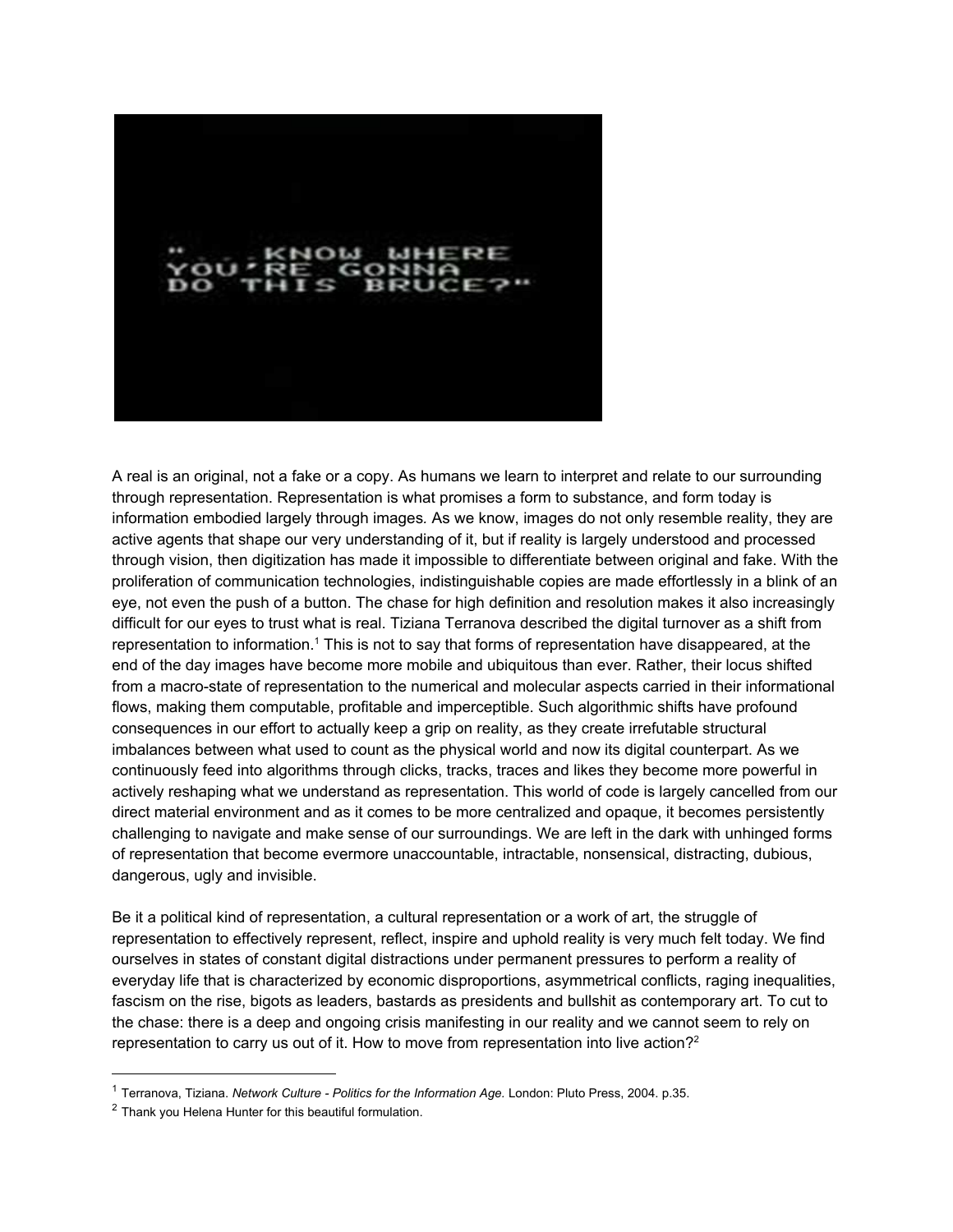

To animate is to move. Today markets move freely, while bodies remain grounded. In metabolic terms, the lack of movement is a fatal condition and is therefore a vital sign of life. Nowadays circulation and mobility are either a trend or privilege enjoyed mostly by white bodies, images and free market economies. Increasingly the perplexing logics of financial markets augment reality and govern movement taking over a great deal of previous political processes. Giving oneself deliberately away as a target is no longer absurd but has become normal. The state of proliferating digital technologies sees the body as a clear target, and static bodies make for easy targets. Bodies are seized by the ubiquity of screens while the processual drive of our digital economy, fueled by automation, accumulates profits through cognitive processes rather than through the force of physical labor. Centralized economies are thus dependent on our fixation on vision, to which end we are being captured by the movement of our images, rather than the other way around. We have all, to a certain extent, become players in an algorithmically governed attention economy where the demand for performance is pertinent yet somehow struggles to fully animate the body. From the perspective of big data it might very well be irrelevant whether one is even dead or alive as long as one keeps on trending. In this respect it seems licit to question if capitalism today even needs the animated, living and laboring body as such.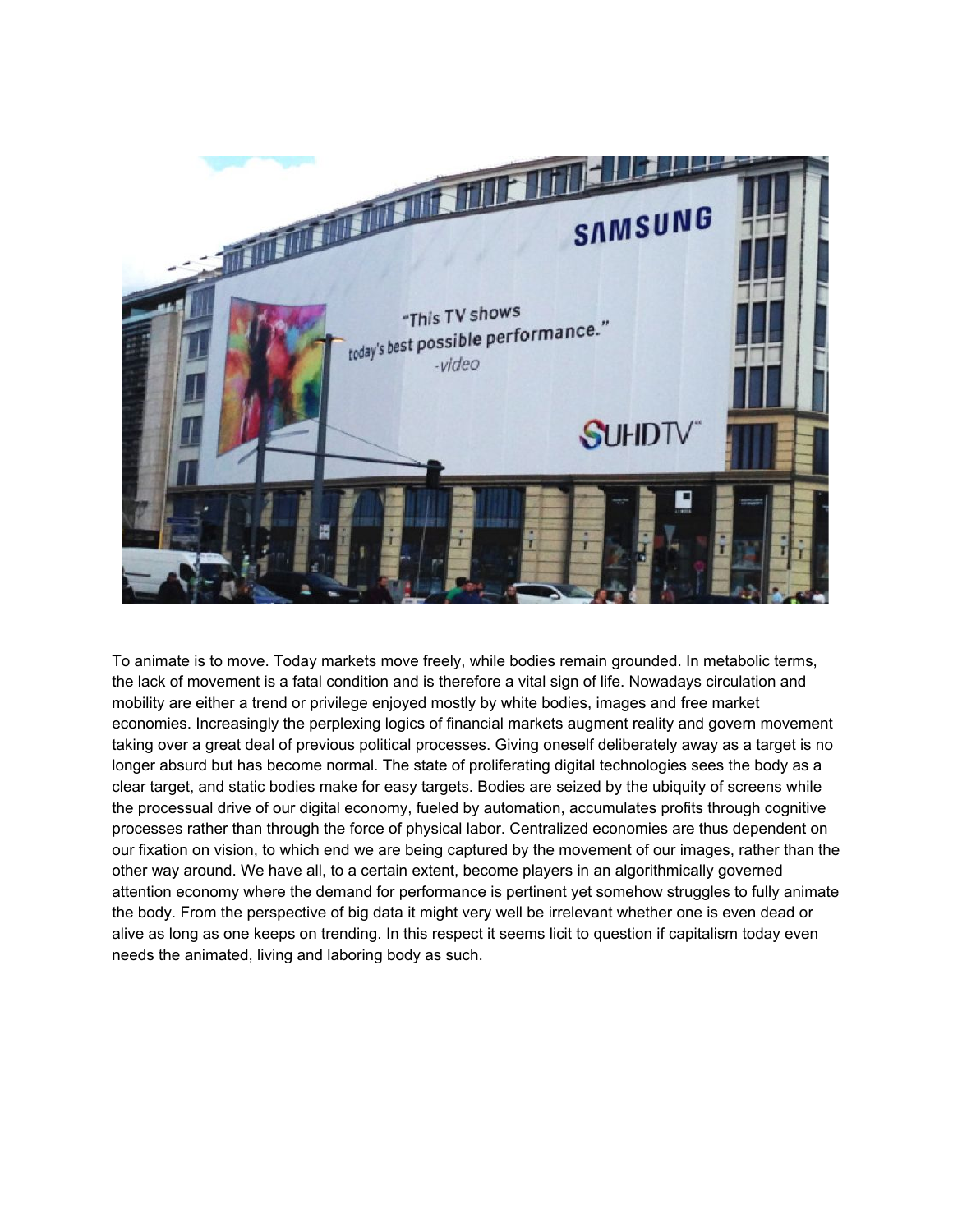∧ Chris Burden · Trending



We are saddened by the news of the loss of Chris Burden, and would like to thank him for all the years he spent teaching here. His influence has been profound and lasting.

Real life is said to be nothing like a game. We are taught life is no game because, well you know, #YOLO. A game is seen as enjoyment and is therefore distinct from work which is usually carried out for remuneration. Today however, such distinctions between everyday life, work and play are becoming increasingly equivocal. The transfer of productivity from human labor to machines and code subsumes the body to pervasive processes of datafication giving rise to a new economy of capture, in which self-optimization and performance are of principal value. The radical aspirations of pioneering performance artists are therefore no longer avant-garde, they have rather become absorbed and appropriated as the norm. The media theorist Alexander Galloway goes as far to say we are now in a period of "ludic capitalism"– a game economy – whose online interfaces extract value from our labor of play. 3

The phenomenon of the quantified self and the gamification of life through software, apps and dashboards seem to support such a claim. In today's digital economy, perception is organized by the ubiquity of the game interface and screens where value is extracted through usership and various protocols of play. Reality itself is becoming more and more like a scene from a video game, only we don't understand what we are actually fighting here. We seem to be completely clueless where to aim or how to even prepare for a potential combat. Life might be informed by games, but the burden of reality still somehow feels painfully real.

On the other hand, reality is always many and never just one. Perhaps there's been no one as susceptible to this throughout history as the artist, so let us return to our example for some clues.

Although Burden's action took place 45 years ago, there is something disturbing but timelessly compelling behind the simplicity of such a wicked action. Burden's performance was a materialization of widespread forms of violence mediated by TV, but it contained many elements of a conventional shooter game as well. Most commonly, the purpose of shooter games is to shoot opponents and proceed through missions without the player character being killed or dying. Burden's performance reversed such logics by intentionally redirecting the target onto himself. What *Shoot* did was to challenge the very understanding of the body as the ultimate real. Instead, it targeted the body as something replaceable, repeatable, duplicable – as a kind of stand in. In doing so, it imbued the real with a dimension of play through a gamble with mortality. Maybe it never managed to break from it, but it did manage to confuse reality by confronting it with its own violence. Perhaps, what it ultimately demonstrated is that in times of need, even the most unreasonable acts of play can be a useful tool of deception and transgression.

In today's world characterized by the logics of capture and play, this is a thought worth holding onto.

<sup>3</sup> Galloway, Alexander R. *The Interface Effect.* Cambridge: Polity, 2012. p.28-9.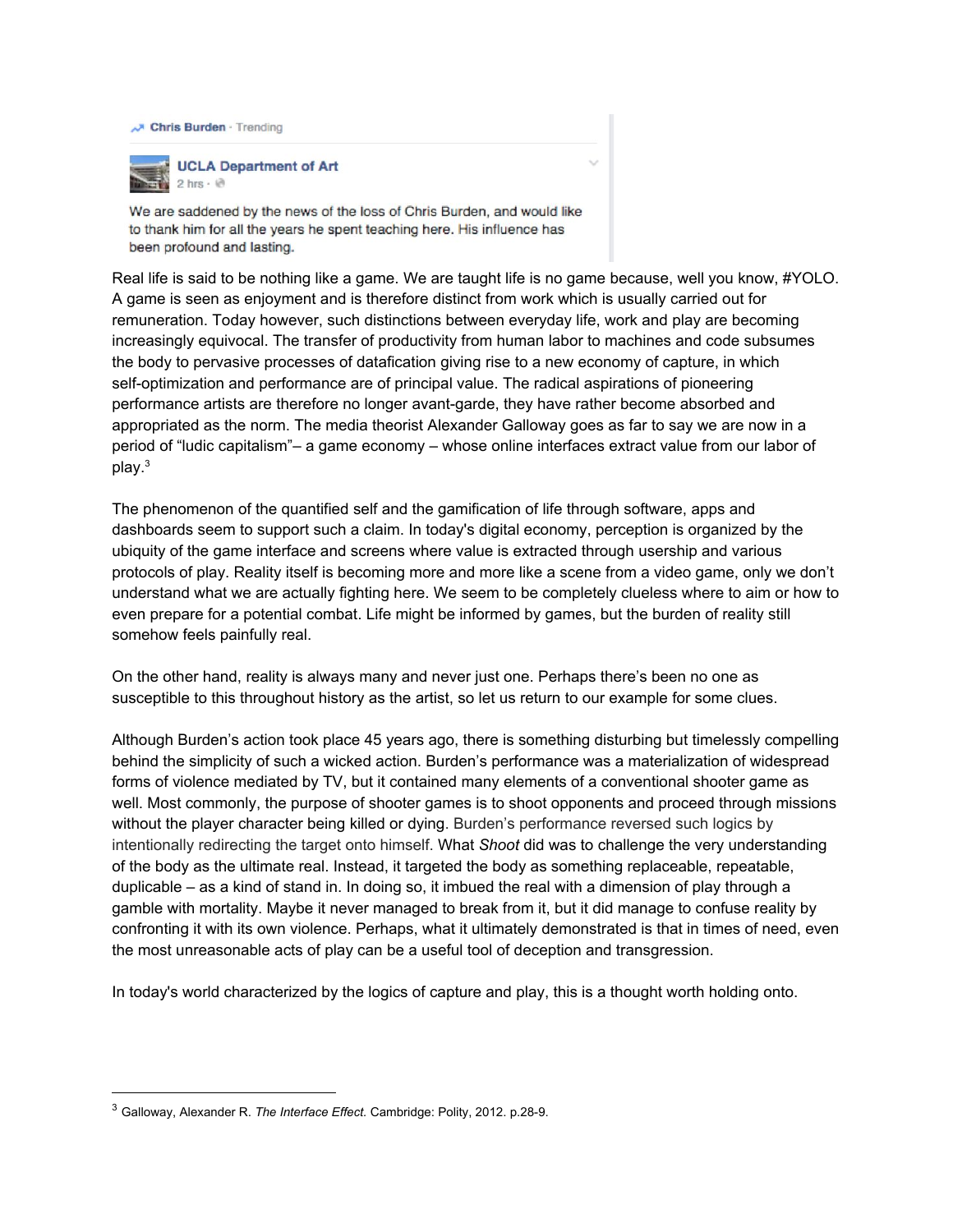

The growing codification of life has brought about vast variations of vision today, but what we see is not always what we get. The informational flows that constitute today's data-driven society are forming all kinds of new complex and opaque informational landscapes that prefer movement beyond just the interface or what we get to see on screen. The media theorist Espen Aarseth calls these types of underlying digital topologies "cybertexts". He says to navigate these texts requires a mode of engagement that is far more complex than the sender-receiver model. As he continues to highlight: "the cybertext reader is a player, a gambler, the cybertext is a game-world or world-game; it is possible to explore, get lost, and discover secret paths in these texts, not metaphorically but through the topical structure of their textual machinery".<sup>4</sup> One would assume that through such forms of engagement we could reach an entire reconfiguration of our understanding of time and space, throwing ballistics into a serious curve. A game-world of 'life on respawn', not a second life.

For all we know, ours could be a world in which revolvers are rendered as nothing but spray-painted bananas while shotguns get stripped to the fierceness of a 50 cent water gun from your local thrift store. A world-game in which economies tower as they collapse while money vanquishes as confetti in thin air. A world with no weighty Blockchains and only one dark Cloud, but one where hierarchies horizontalize to the pizzazz of Gloria Estefan as the blissful beats of the Conga form myriads of human-chains on cloud nine. Revert all targets! Turn the beat around! The rhythm is gonna get ya!

I'll admit, this sounds exaggerated and far from reach, but it really spurs one's imagination to run wild. Instead, what we have is PokémonGo and Face Swap. Bullets still kill, bodies that are in jeopardy are forced to stay put while others are threatened with deportation, markets enjoy unbridled movement and space and time haven't moved much beyond FaceTime.

The type of game that we are playing today is neither entirely virtual nor material. It's not so much of a swap as a strange superimposition of virtuality onto a materiality that is still heavily laced with traces of

<sup>4</sup> Mitchell, Robert; Thurtle, Phillip. *Embodying Information: Data Made Flesh.* New York: Routledge, 2004. p.10.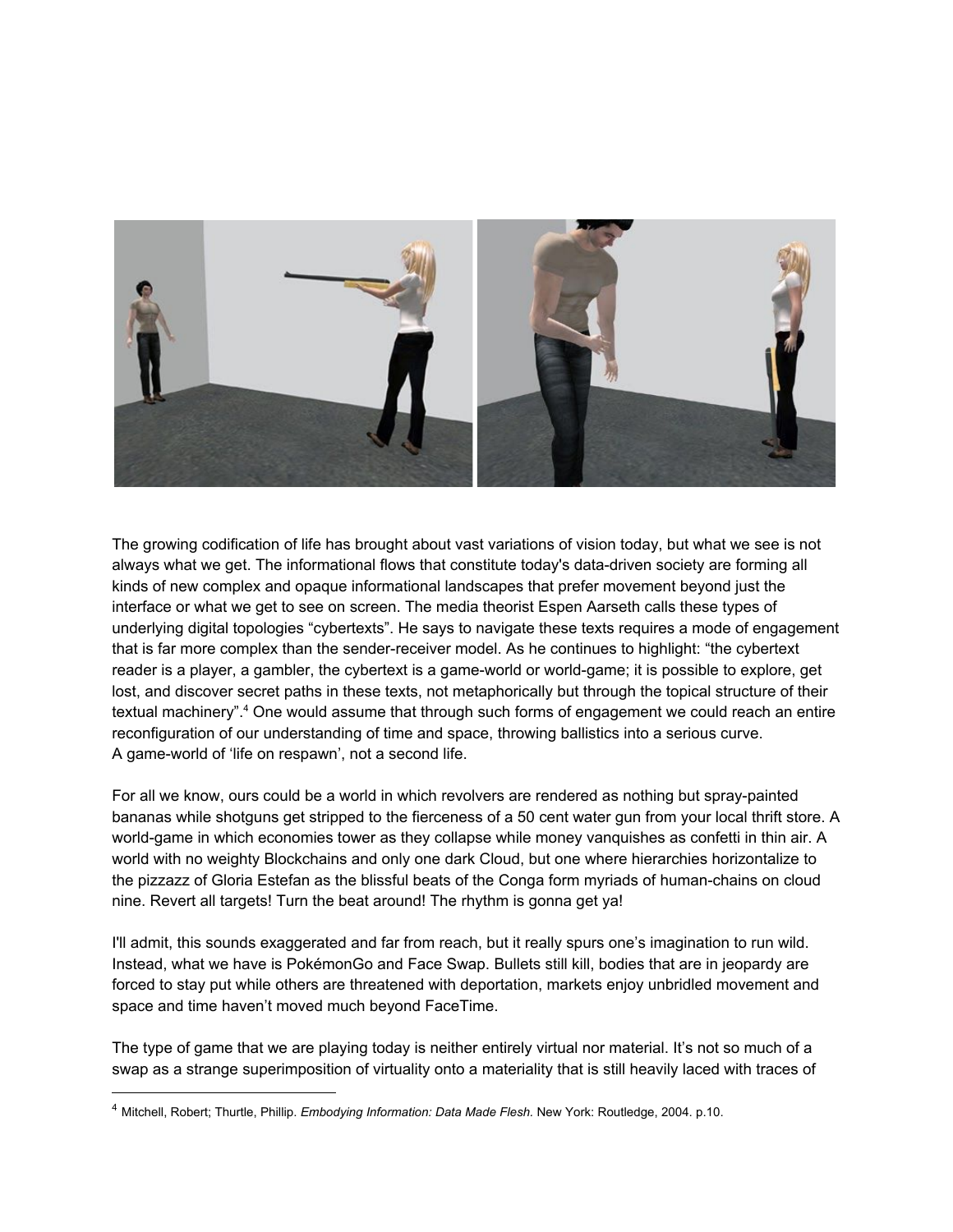the human. Just notice how stampedes of players animated by their screens move in search for the rarest of collectible pocket monsters, only to find themselves in complete deadlock when arriving at the abounding minefields of Bosnia, the radioactive landscapes of Fukushima or Germany's many Holocaust memorials.<sup>5</sup> The only action that we seem to be getting here routes us back to the dreary and horrids of our own past.

The real virtual of today however, is money and markets. Invisible, inconspicuous, insidious yet real like climate change – the financial markets are your AI. They play, we participate. They govern, we perform. They pose demands, we strike all the deals. In such nauseating states of permanent performance, how to play things differently?



The gamification of life is not only evident on screen, but reaches into various aspects of life. Consider for example the way economies are replaced by monopolies. Look at how democracies today are being reduced to a game of strategic chess play, how incompetent leaders bluff their way to the top. We are living in societies and economies defined by a global competitive drive for victory and profit where reason, logics and playing by the rules hardly apply. Nothing alludes more to this reality than some of the most unparalleled and unreal global politics we are witnessing today, one simply wishes to disappear from the

<sup>5</sup> <https://www.theguardian.com/technology/2016/jul/26/pokemon-go-players-fukushima-disaster-zone-nuclear> <https://www.theguardian.com/technology/2016/jul/20/pokemon-go-players-in-bosnia-warned-to-steer-clear-of-landmines>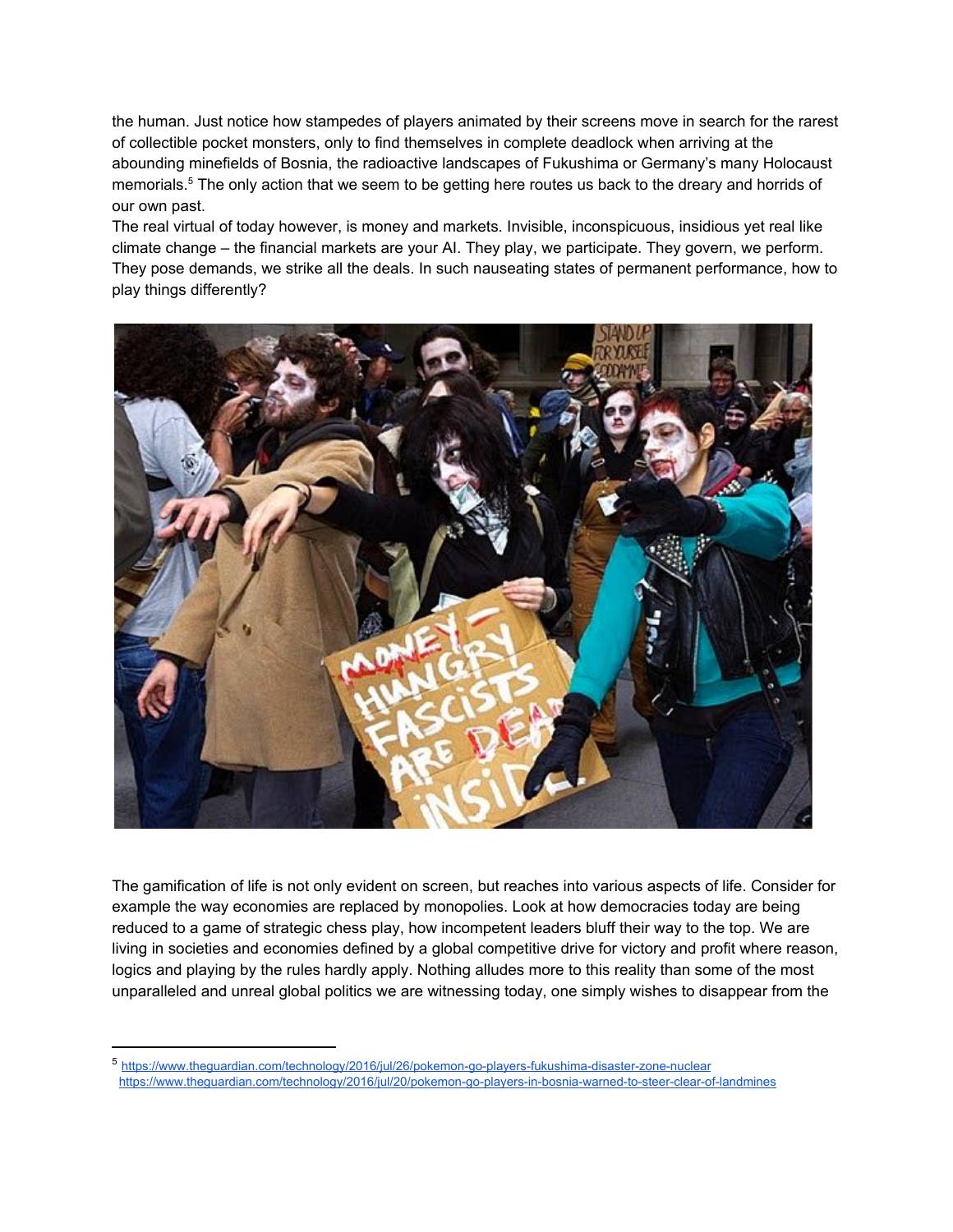face of this planet. How to resist such a reality? Is there a way to counterstrike? Or is there no option but to play along?

In 1977, before even striking a record deal, Laurie Anderson released her very first single *It's Not The Bullet That Kills You -– It's The Hole* dedicated to Chris Burden, suggesting that it is never the external force that is the peril but our capacity to absorb its impact.

Well over a century later we might conclude that the leap of art into life, as anticipated by the avant-garde, has in many ways become more than apparent. The increasing gamification of life is only one such example. What is perhaps most striking of all is the overt lack of a supposedly accompanying revolutionary jolt. Instead, what has bounced back into life could rather be summed up as misery on autorepeat. Somewhere between 'respawn' and 'permadeath'<sup>6</sup> what we have reached could best be described as a state of stasis, both in terms of a literal standstill, and in Agamben's terms, as a political paradigm of inexhaustible planetary war and futureless future. The world is moving faster than we can keep up with, yet we seem to have accelerated into an irretrievable inertia.

Be it left, right, stasis or crisis – there is nowhere else to move. However one looks at the situation we are in, any move towards the future is going to be a gamble*.* Much like *Shoot* was a gamble with mortality indexed on real life and real death, we will have to gamble our way out from notions of real indexed on dubious forms of representation, false fictions, wrecked systems, refractory politics, ripped territories and exhausted forms of life.

We might already be targeted by our systems, paralyzed by our technologies, blinded by our representations, let down by leaders or even wounded by opponents, but how to combat the idea that there is no alternative?



<sup>6</sup> Respawn is a gaming term used to describe the action of a computer player or human player repeatedly coming back to life after being killed. Permadeath is the permanent and irrevocable death of a player or character.